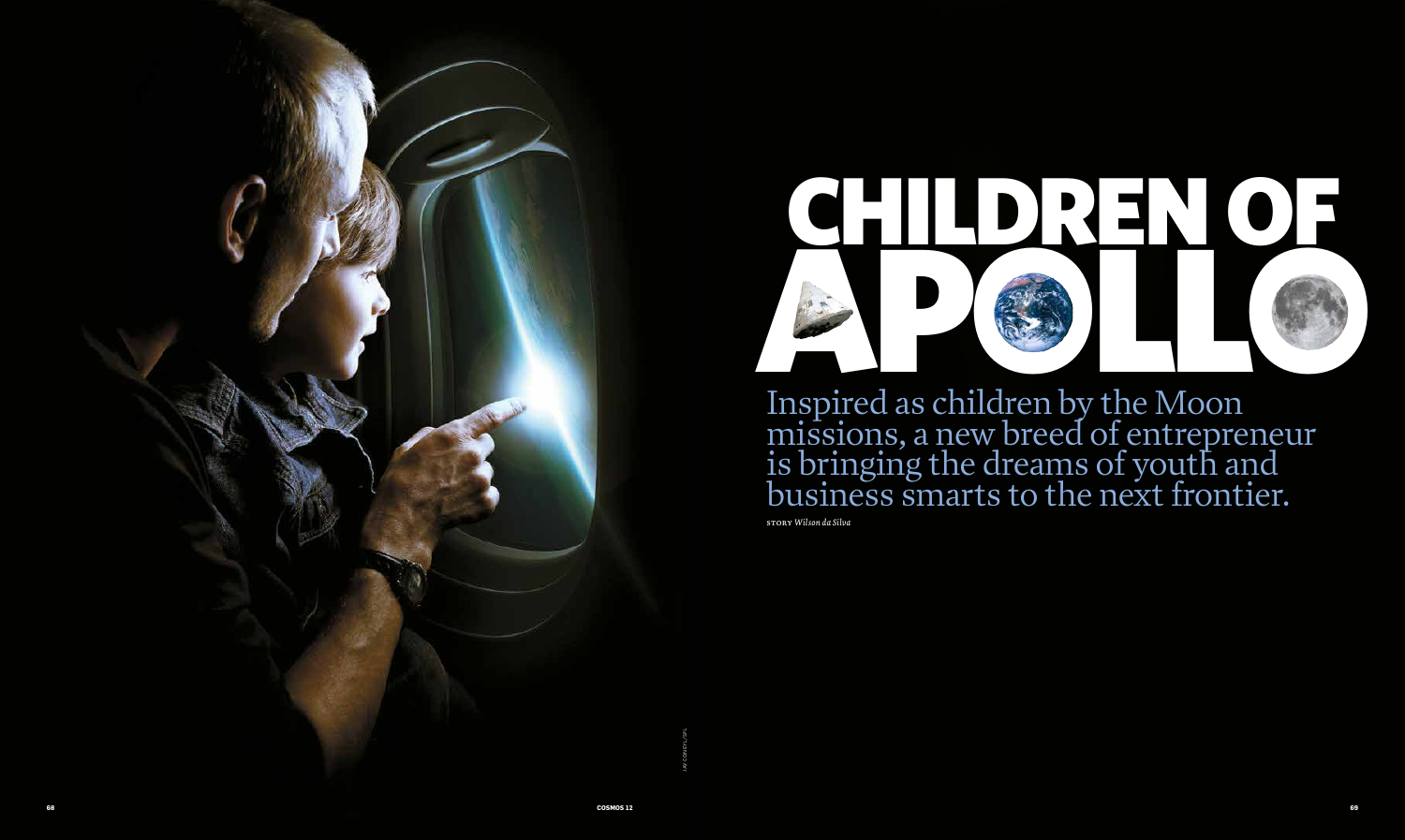

Back home, a record TV audience was watching. When transmission ended 17 minutes later, an announcer broke the reverie to breathlessly report that Juan Trippe, the founder of Pan American — one of the world's largest airlines at the time — had announced that Pan Am would start taking reservations for commercial passenger flights to the Moon.

The next day, *The New York Times* reported that Pan Am had been deluged with inquiries and had established a First Moon Flights Club — effectively, a glorified waiting list for space tourists. Within days, Trans-World Airlines followed suit.

It wasn't just Apollo fever, although there was a lot of that at the time. People took the news seriously because Trippe was a visionary – he believed flying was to be enjoyed and did more than anyone else to make air travel affordable. He pioneered economy 'tourist class' seats in his planes, angering competitors and leading to Pan Am being banned from landing at many airports — including all those in Great Britain.

So, instead, he flew to other destinations, traffic boomed and, eventually, the airline cartel yielded. He introduced cut-price fares, like a US\$275 ticket from New York to London, about half the going rate of the day (but still around A\$2,260 in today's money — which, given a one-way trip these days can be purchased for less than A\$400, goes to show how much air travel has fallen in price).

He convinced Boeing to design and build planes more than double the size of what was then the industry standard — the 707. What we now know as 747 Jumbo Jets were built because Trippe believed volume would bring costs down. "If you build it, I'll buy it," Trippe told Boeing's chief executive, Bill Allen. "If you buy it," replied Allen, "I'll build it."

"Apollo was never designed to open up space  $-$  it was designed to make us look like the biggest, baddest kid on the block," thundered Rick Tumlinson, co-founder of the Space Frontier Foundation, to a packed audience of computer professionals at a San Diego conference in May 2006. "I grew up on the dream of Apollo, flipping on the TV

"My kind of guys," wrote Richard Branson in a 1998 profile of Trippe for *Time* magazine. These days the British billionaire is himself an airline tycoon, tweaking the nose of competitors with cut-price flights

**"I want to go to the Moon in my lifetime. I want to see my grandchildren go to the more interesting moons of Jupiter and Saturn. So we'd better hurry!"**





*Earthrise*: the iconic photograph of our home planet as seen by the Apollo 8 astronauts.

nasa

and eyebrow-raising on-board services like bars, beauty therapists and massages. He too was once captured by the excitement of Apollo and believed that the age of space travel for everyone would soon arrive.

> "I want to go to the Moon in my lifetime," Burt Rutan, a maverick aircraft designer, told another conference of space enthusiasts in Los Angeles in May this year. "I want to see my grandchildren go to the more interesting moons of Jupiter and Saturn. Now, I'm  $63 -$  I've got another good 20 years in me. So we'd better hurry up!" Rutan has already fired the starting gun. With a reported US\$20 million of Paul  $\rightarrow$

But the futuristic vision Trippe dangled in front of the young Branson and millions of other impressionable children of the 1960s didn't come to pass as they had anticipated. There were no Pan Am shuttles rocketing up to spinning space hotels orbiting the Earth (as envisaged in the film *2001: A Space Odyssey*), no vacations on the Moon with shiny spacesuits and lunar buggies. So, when Branson and his generation grew up, it was clear that, if they wanted to see a future of holidays in space, they would have to build it themselves.

## $+ + +$

**NOWHERE IS THE** excitement at the prospect of 'space travel for everyone' more palpable today than in Silicon Valley. The 1980s tech boom and the 1990s Internet bubble spawned scores of freshly-minted billionaire geeks with stacks of money and big ambitions. Behind every billionaire are thousands of millionaires on the rise, themselves followed by ambitious computer engineers with stock options and hopes of riding the next tech boom to stupendous wealth. And a lot of them want their very own piece of space.

and watching Captain Kirk [of *Star Trek*]," he reminisced. " I felt if he could do it, I could do it. You roll all of this together and you say, 'Wow — I could be part of this!'"

After his boisterous and lengthy address, trailed by a round of hearty applause, an attendee reached the microphone on the floor of the ballroom. "Mr Tumlinson, I salute you! And, we get it! There are a thousand scientists and engineers here, and they're all pushing the envelope and pushing electrons! Thank you for sharing the dream with us!" Another round of affirming applause.

Tumlinson and his audience are in good company. The list of tech alumni turned space junkies includes Microsoft co-founder Paul Allen, Amazon.com founder Jeff Bezos, PayPal founder Elon Musk, and the creator of the *Doom* and *Quake* computer games, John Carmack, to name a few. Others, like motel property tycoon Robert Bigelow, see a new beachhead for business. All have sunk millions into creating startup companies to exploit space as the next high frontier of commerce.

The common element between them is that they were starry-eyed kids when the Moon landings were beamed live into their homes. They grew up with *Star Trek* on television and *2001* in the cinemas. To them, Apollo was the beginning of a future they would own.

But the dream faltered. No one has left Earth's orbit since 1972, when *Watership Down* was hitting the bookshelves, *The Godfather* premiered in cinemas and Elvis was on tour. Since then, 'space travel' has mostly involved taking glorified rocket trucks like the shuttle for a swing around the planetary block. The once adventurous U.S. space agency NASA — formed to prove that a creative, risk-taking capitalist democracy could beat lumbering socialist command economies like Russia and China — has itself became a monolithic bureaucracy.



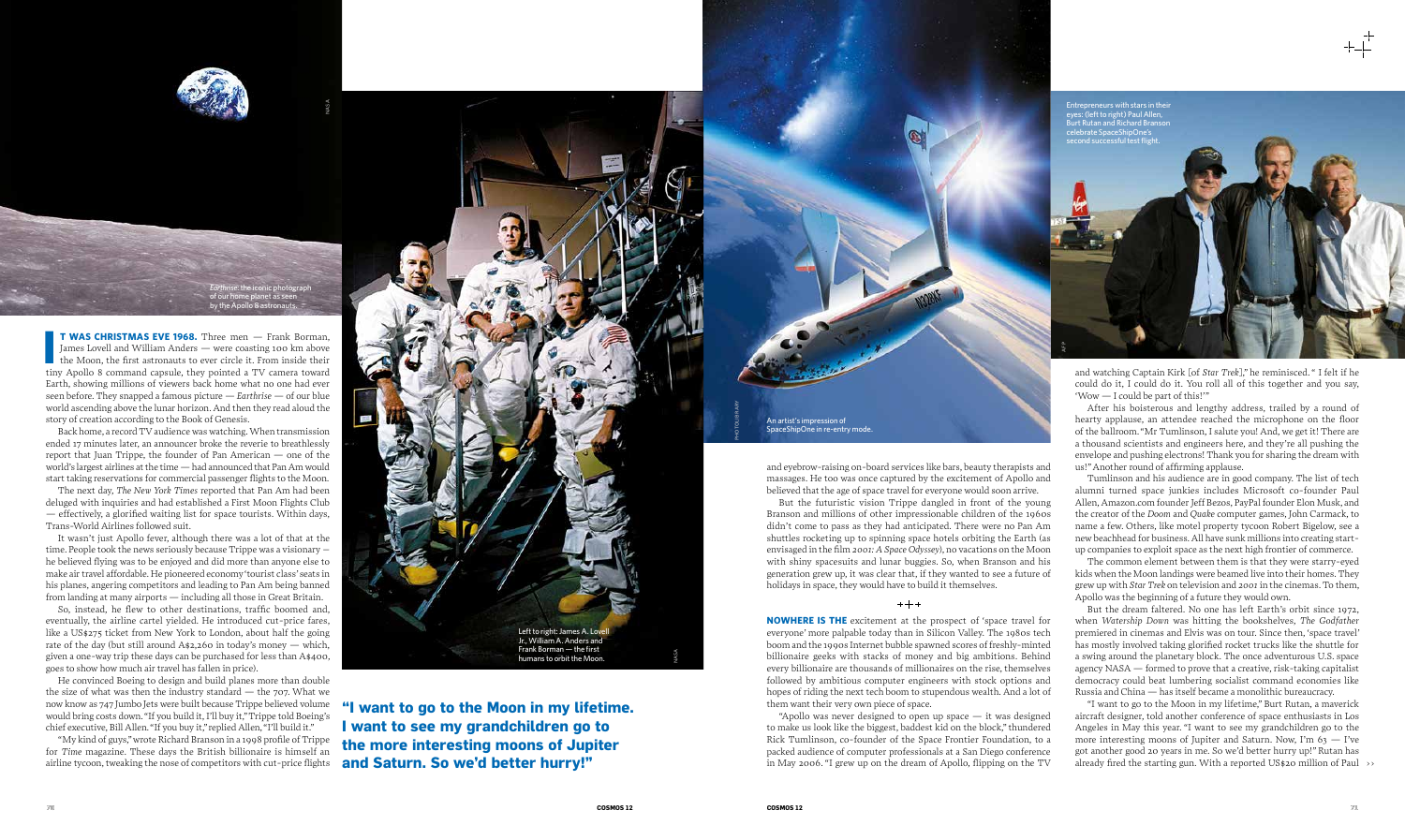Allen's money, he has managed to do what only three other big state->> funded national agencies have ever done: send a man into space. In 2004, three manned spaceflights were made from the Mojave Desert of California by his small aircraft company, Scaled Composites. The spacecraft used in these flights featured a radical new tilt-wing design that Rutan had developed, which allowed the craft to take off like a plane, rocket into space and then land on a runway.

Known as *SpaceShipOne* and capable of carrying three passengers, it became the first non-government spacecraft in history. It is now displayed in Washington's Smithsonian Air & Space Museum next to the Wright brothers' *Flyer I* and the U.S. Air Force's *X-1*, the first plane to break the sound barrier. That's because its achievement is equally stupendous. Until that day in June 2004, there were only two ways of returning from space: using either heavy titanium heat shields to keep a capsule from burning up on re-entry, or lightweight ceramic tiles like those on the space shuttle.

But Rutan had discovered something the multi-billion dollar space agencies of the United States, Russia and China had not in nearly 50 years of the space race: a cheap and completely aerodynamic solution to re-entry. He did it using a plastic spaceplane made of carbon-fibrereinforced plastic — a kind of souped-up surfboard fibreglass.

This is where Richard Branson comes in. The long-haired school drop-out billionaire has bought the rights to Rutan's technology and established Virgin Galactic, a commercial spaceliner service that can make anyone an astronaut for less than the price of a second-hand 14-metre motor yacht. According to the company, at the time of writing

The spacecraft will not be capable of reaching Earth orbit  $-$  it can only travel one-tenth of the speed needed to sustain an orbit (27,400  $km/h$ ) — nor will it be able to reach the International Space Station, which is located at an altitude of 360 km. But both Branson and Rutan are keen to see if the technology can be stretched to intercontinental flights, allowing travel from New York to Tokyo or Sydney to London in a couple of hours. Although such flights would be prohibitively expensive for the average consumer, there may well be a niche market of super-charged executives with little time and somewhere else to be, or celebrities and supermodels looking for an ego trip.

# amazon

some 38,000 people from 126 countries have put down deposits for a seat on one of the spaceliners, with more than 100 paying in advance to secure a ticket when flights begin in 2008 — among them five Australians (including the author).

The new craft will be based on *SpaceShipOne* but will be much bigger, capable of carrying six passengers and two pilots. It will be lifted into the air by a motherplane holding the spaceplane strapped underneath. Once at the right altitude — around 17 km above Earth — the spaceplane will detach, the on-board rocket engine will fire and, 90 seconds later, the spaceplane will be in zero gravity some 120 km above Earth. Wearing no spacesuits, passengers will drift around the cabin weightless, seeing the curvature of the Earth outside their windows; doing something very few in all of human history have done. After 14 minutes in space, the craft will begin re-entry, and passengers will briefly experience up to five times normal gravity before the craft lands like a plane on a runway.

Amazon.com billionaire and ace entrepreneur Jeff Bezos



**BRANSON HAD BEEN** scouting to invest in a commercial space travel opportunity for years and registered the name 'Virgin Galactic' back in 1991. He has committed US\$250 million to the space venture and ordered five spaceplanes and two airborne launchers from the company that Rutan and Allen have jointly established to design the spaceplanes. The U.S. state of New Mexico has committed a further US\$225 million to build a spaceport north of Las Cruces.

"We're about to embark on a wonderful adventure. We're going where no one has gone before," Branson told a press conference in New Mexico in December 2005. "There's no model to follow, nothing to copy."

Another Internet entrepreneur to throw his hat into the ring is the Amazon.com billionaire Jeff Bezos, who has established Blue Origin in Seattle. The company is developing a sub-orbital vehicle that can take off and land vertically and carry three passengers into space, based on technology similar to that used for the experimental *Delta Clipper DC-X*, abandoned by NASA in 1996. Bezos is secretive about developments, but has said that unmanned test flights are expected in 2007. Bezos is also coy about his cash contribution to date, but there have been reports that his company has a 20-year plan to develop near-Earth space, not just with sub-orbital tourist flights but also hotels, cargo haulage and even space colonies.

Bezos has long had a fascination with space, dreaming of travelling there ever since watching the Apollo missions. "The only reason I'm interested in space is because NASA inspired me when I was five years old," he admits. As a teenager, he won a trip to NASA's Marshall Space Flight Centre in Alabama by writing an essay on the effect of zero

gravity on flies. As a high school graduate in 1982, he told *The Miami Herald* that he hoped one day to put space hotels, amusement parks and yachts in orbit. His biographer Robert Spector believes Bezos' life goal is to "amass enough of a personal fortune to build his own space station".

One big-time space investor who has been open about his cash commitment is Elon Musk, co-founder of the PayPal online billing system. He has poured US\$100 million into his start-up, Space Exploration Technologies Corp (or SpaceX). Based in California, with a launch site in the Marshall Islands, SpaceX has developed a new class of expendable rockets and has already sold 11 commercial cargo launches to various clients. And in August 2006, SpaceX landed a US\$278 million contract from NASA to develop a prototype cargo resupply vessel that can service the International Space Station. But Musk is also planning to build passenger spacecraft and has entered America's Space Prize, which is offering US\$50 million to the first U.S. company to put five people into Earth orbit twice within 60 days.

Such prizes have a history of spurring on innovation. In 1913, Britain's *Daily Mail* offered £10,000 to anyone who could fly across the Atlantic non-stop. British aviators John Alcock and Arthur Brown finally achieved this in June 1919, setting off from Newfoundland in Canada and landing in a bog in Ireland a day later. It took another seven >>

**Biographer Robert Spector believes Jeff Bezos' life goal is to "amass enough of a personal fortune to build his own space station".**





henny ray abrams/afp